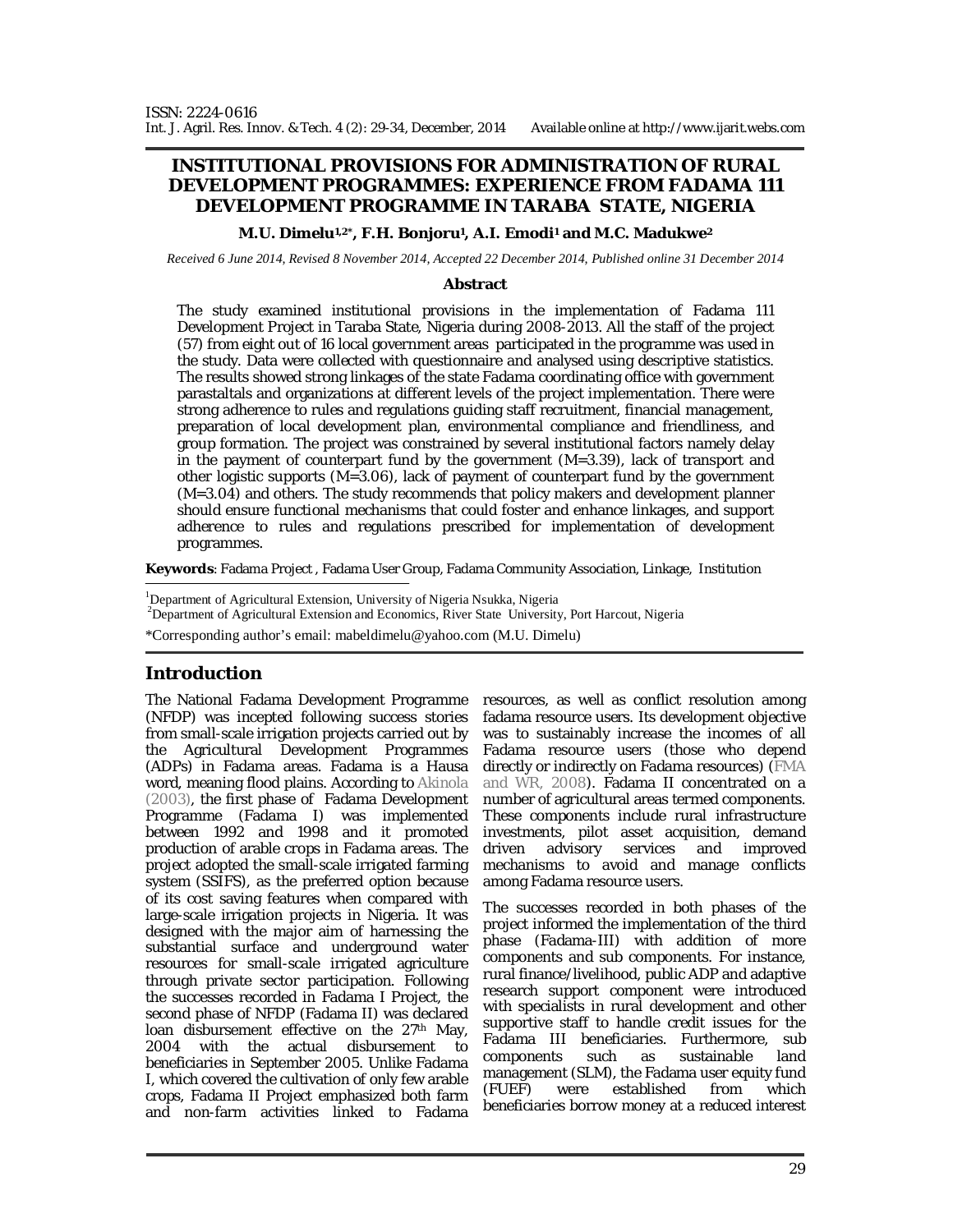rate to finance the purchase of productive assets. Thus, effective implementation of the project demands adequate institutional provisions and arrangements.

The institutional mechanisms/design provides essential links, collaborations and roles for all the components and organizations involve in the implementation processes. Under Fadama III, the institutional arrangement from the federal level to the local government level is expected to be well defined. At each level, components and organizations are to explore the linkages for<br>effective execution of roles and execution of roles and complementarities in functions in the system. In addition, rules and regulations guiding every operation should be clearly stated. These rules may include those on sub-project design and preparation; environmental compliance and friendliness; financial management; group formation; preparation of local development plan, staff recruitment and so on.

Kanshahu (2000) asserts that for a project to be successfully implemented and have a sustained impact on the lives of the beneficiaries, it must be well managed. He stresses that good management is facilitated by adequate institutions, that is, by supportive organizations, laws, policies, procedures and rules. In other words, inadequate and disregard for institutional provisions can undermine the effectiveness of any rural development project. Therefore, the study aimed to examine the institutional provisions in the implementation of Fadama 111 Development Project. It ascertains the extent of adherence to<br>the rules and regulations quiding the the rules and regulations guiding the implementation of the project and identifies perceived institutional issues that constrained effective implementation of Fadama III project in the state.

# **Methodology**

The study was carried out in Taraba State of Nigeria. Taraba State lies approximately between latitude 6030<sup>11</sup> and 9036<sup>11</sup> north and longitude 9010<sup>11</sup> and 11050<sup>11</sup> east and covers a land mass of 60,291.82 km<sup>2</sup> (Taraba State Official Diary, 2012). As a result of its agrarian nature, a good proportion of the population is engaged in farming as occupation. About three quarters (75%) of the people are crop farmers, livestock farmers and fish farmers while an estimated one quarter (25%) are engaged in other economic activities (Taraba Agricultural Development Programme (TADP, 1998).

The population comprised the management staff as well as other personnel employed at the state and local government offices of Fadama III Project in the state. There are sixteen local government areas (LGAs) in Taraba State and all

of them participated in Fadama III Project. Fifty per cent of the LGAs were selected through simple random sampling technique giving eight LGAs. All the management staff (9) at the State Fadama Coordinating Office, the 32 facilitators in the selected LGAs and the sixteen desk officers at the Local Fadama Desks Office was used giving 57 respondents for the study. The data were collected through use of questionnaire and secondary data from official documents.

The respondents were asked to indicate organizations that are linked to the implementation processes of the program and the strength of the linkages. (e.g linkage between the Fadama III staff in the state coordinating office<br>and actors in federal government and actors in federal government ministries/parastatals, donor agencies, state<br>government ministries/parastatals, local ministries/parastatals, governments, service providers etc). This was achieved using four point Likert-type scale of strong = 4, moderate = 3, weak = 2 and no linkages = 1. These values were added and divided by 4 to get the mean value of 2.5. Any value >2.50 was regarded as strong linkage while value <2.50 represented weak linkage.

The rules and regulations guiding the operation of Fadama III in areas of project management and preparation, staff recruitment, financial management, preparation of local development plans, environment compliance and friendliness and group formation were assessed. The respondents were asked to indicate the degree of adherence to these rules and regulations on 5 point Likert-type scale of very strong (5), strong (4), moderatel (3), weak (2), very weak (1). These values were added and divided by 5 to get a cutoff point of 3.0. Any value  $\geq 3.0$  meant strong adherence while value of <3.0 was considered weak adherence to the rules and regulations. Also information on the perceived institutional constraints (example lack of payment of counterpart fund by the government, delay in the payment of counterpart fund, late disbursement of funds by the Fadama office, bureaucratic bottlenecks) to the project was elicited from the respondents using 4-point Likert- type scale of very serious (4), serious (3), less serious (2) and not serious (1). The nominal values were added and divided by 4 to get a mean value of 2.50. Constraint items with mean scores >2.50 were considered as serious, while <2.50 was regarded as not a serious constraint.

# **Results and Discussion**

#### *Linkages of SFCO with parastatals and organizations*

The level of linkages between the personnel of state Fadama coordinating office (SFCO) and other actors of Fadama III was discussed under the following headings: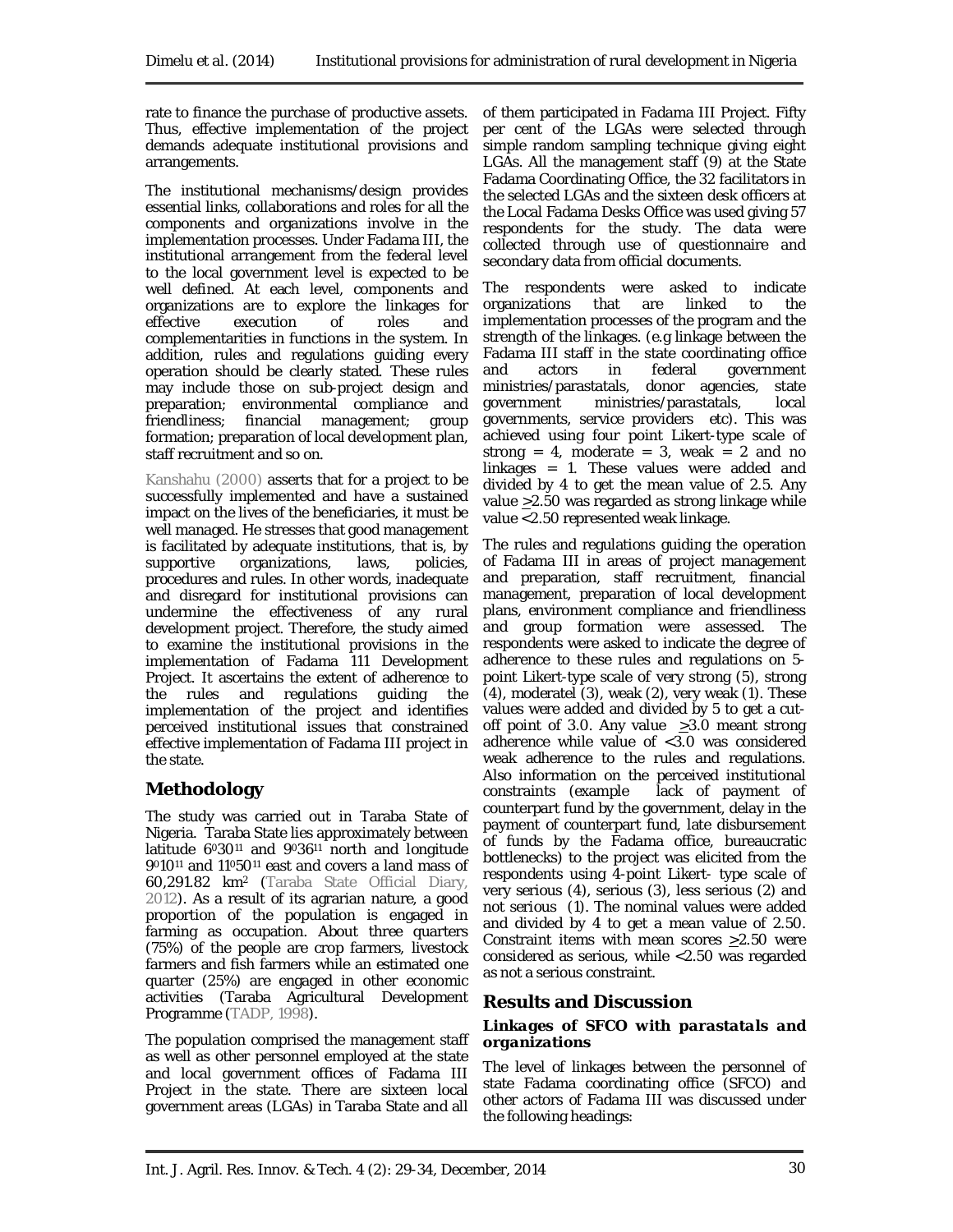*State fadama coordinating linkage/collaboration with federal ministries and parastatals*

The SFCO had strong linkages with Federal Ministry of Agriculture and Water Resources (M=3.37), Federal Ministry of Environment and Federal Ministry of Finance (M=3.27), National Food Reserve Agency (M=3.25), and Federal Ministry of Education (M=2.58). However, the standard deviation shows wide variance in the respondents' opinion of the strength of the linkages. Relatively, the results suggest some level of partnership and cooperation between the staff of SFCO and those of the federal ministries and parastatals. Structurally, the project is designed such that relevant institutions partner at different implementation stage, field and around Fadama resources. Hence, the need for interaction, exchange and flow of information, among the

office manpower and institutional elements in all the different collaborating ministries and agencies that are directly or indirectly involve in implementing the project. Where this is lacking it could undermine efforts in the implementation process. For instance , linkage according to Ani (2007) is very necessary among researchers, extension practitioners, farmers and policy makers because it enables each category of the actors to wake up to the realization that solution to problems related to linking knowledge generations, dissemination and utilization requires a system's approach. Linkages between<br>the SFCO and the collaborating the SFCO and the collaborating<br>ministries/agencies ensure productive ministries/agencies communication, efficient resource use and enhanced performance of the entire project implementation process.

Table 1. Mean score distribution on linkage between the staff of SFCO and other actors in Fadama III Project

| Federal parastatals                           | Mean (M) | Standard deviation (SD) |
|-----------------------------------------------|----------|-------------------------|
| Federal Ministry of Agric and Water Resources | 3.37     | 0.850                   |
| National Food Reserve Agency                  | 3.25     | 0.857                   |
| Federal Ministry of Environment               | 3.27     | 0.962                   |
| Federal Ministry of Finance                   | 3.27     | 1.112                   |
| Federal Ministry of Education                 | 2.58     | 1.270                   |
| State ministries/agencies                     |          |                         |
| State Ministry of Agric (SMA)                 | 3.66     | 0.769                   |
| State Ministry of Finance/                    | 3.61     | 0.803                   |
| State Ministry of Education                   | 2.52     | 1.338                   |
| State Ministry of Women Affairs               | 2.69     | 1.168                   |
| State of Ministry Environment                 | 3.07     | 1.016                   |
| Service providers                             |          |                         |
| <b>ADPS</b>                                   | 3.39     | 0.941                   |
| National Livestock Development Programmes     | 3.07     | 1.215                   |
| ARMTI                                         | 2.79     | 1.114                   |
| Universities                                  | 2.85     | 1.156                   |
| <b>IITA</b>                                   | 3.05     | 1.117                   |
| Individual consultants                        | 3.19     | 0.981                   |
| Private entrepreneurs                         | 3.00     | 1.000                   |
| Community groups                              | 3.30     | 0.912                   |
| <b>NGOs</b>                                   | 3.19     | 1.111                   |
| Qualified Civil Organizations                 | 3.07     | 1.035                   |
| Community level fadama organizations          |          |                         |
| Local Fadama Community Desks                  | 3.55     | 0.910                   |
| <b>FCAs/FUGs</b>                              | 3.39     | 0.780                   |

*State fadama coordinating office (SFCO) linkages with state ministries and parastatals*

The state Fadama coordinating office are strongly linked to the State Ministry of Agriculture and Natural Resources (M=3.66), State Ministry of Finance (M=3.61), State Ministry of Environment (M=3.07), State Ministry of Women affairs (M=2.69), and State Ministry of Education (M=2.52) (Table 1). The SFCO carries out day to day coordination, and using resources from the

line ministries approves engineering and other consultant services, reviews, screens, and provides clearance on the technical viability of all subprojects submitted for project funding. Besides, most of these organizations are involved in providing services in crop protection, horticulture, agro forestry, credit and environmental management, hence the need for strong linkage. This will boosts efficient resource use, and enhanced performance of the whole development project.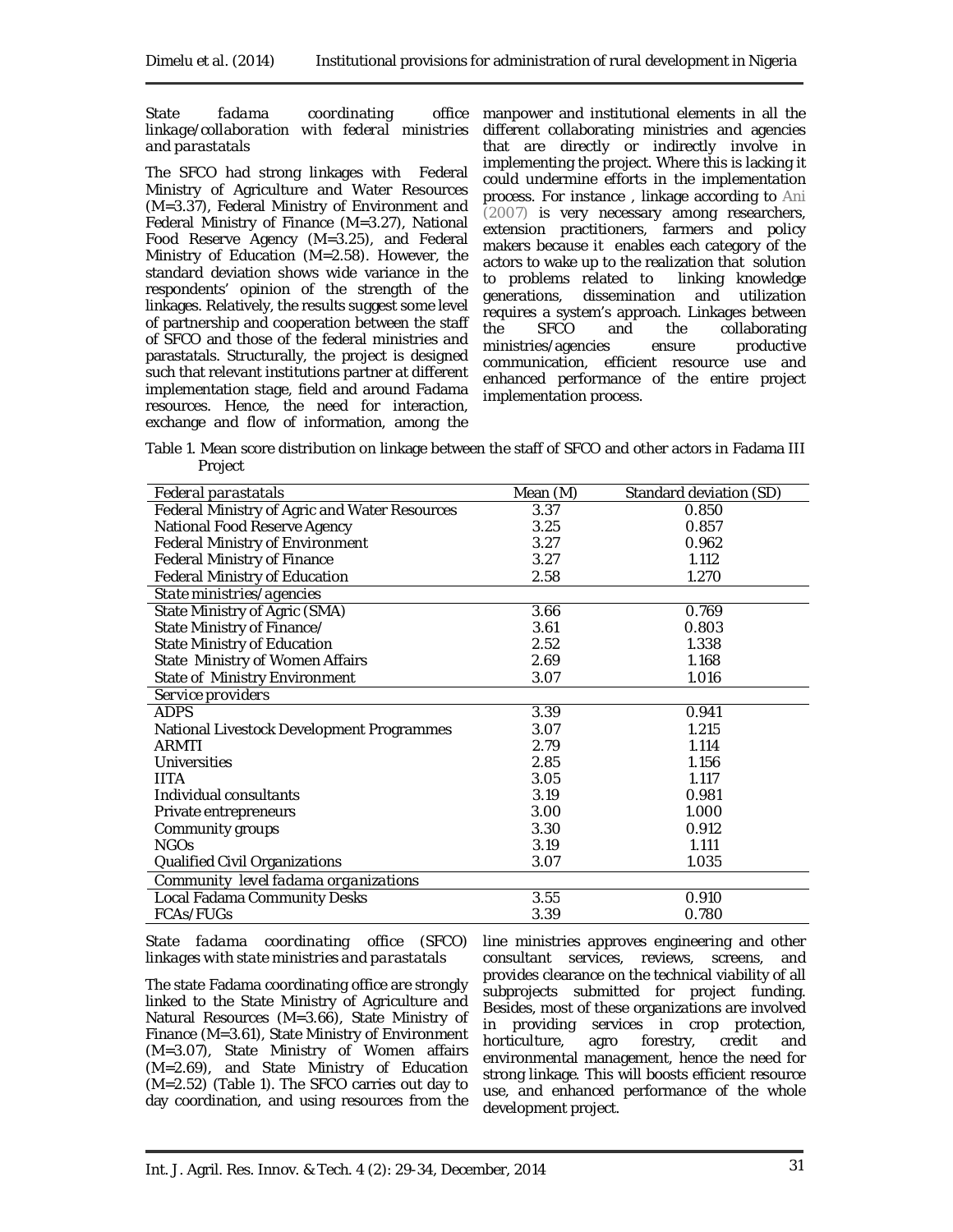### *SFCO linkage with service providers*

Table 1 shows that SFCO's had strong link with the ADP (M=3.39), community groups other than FUGs (M=3.30), individual consultants/privates (M=3.19), civil organizations/NGOs (M=3.1), National Livestock Development Programme (M=3.05), private entrepreneurs (M=3.00), universities (M=2.85), and ARMTI (M=2.79) (Table 1). This is not surprising because under Fadama III project, increased attention was placed on providing adequate training for the facilitators and Fadama community associations. In addition, much effort was placed on the involvement of civil society (e.g., NGOs and other community-level associations/service providers); particularly with respect to information, mobilizing the vulnerable groups, and supporting training activities at the community level (World Bank, 2008). These organizations played one or two of the above roles. Consequently, strong linkage with the organizations is apt to ensure adequate training of facilitators and subsequent provision of technical advice, efficient service delivery, community empowerment and improved quality of decision-making within FCAs. Many rural development interventions have failed because of neglect of interdependency in roles, particularly in integrated development approach.

*SFCO linkage with Fadama Community Associations (FCAs)*

The results show that both the officials of FCAs (M=3.59) and the staff of the Local Fadama Desk (M=3.55) had strong linkage with staff at SFCO (Table 1). Fadama community associations are apex organizations of economic interest groups (EIGs) which have a common interest; to derive their livelihood from the shared natural resources of Fadama. They identify, prepare, execute, supervise, operate, and maintain their subprojects (Nkonya *et al*., 2010). They are the direct beneficiaries of Fadama Project. The coordination function of the SFCO is not efficient without strong and functional grass root linkage. Strong linkage between staff of SFCO and the Fadama farmers' organizations at the community level guarantee adequate supervision and successful implementation of the project. Above all, strong linkage between the staff of the SFCO and the fadama organizations ensures cooperation, effective tracking and feedback on the project.

#### *Adherence to rules and regulations in Fadama III Project*

The project had clearly stated rules and regulations for the implementation process The staff adhered to all the rules regarding project management and preparation, staff recruitment requirement, financial management, preparation of local development plan, environmental compliance and screening and group formation (Table 2 & 3).

|  | Table 2. Mean score on level of adherence to rules and regulations in Fadama 111 Project |  |
|--|------------------------------------------------------------------------------------------|--|
|  |                                                                                          |  |
|  |                                                                                          |  |

| Rules                                                                   | (M)  | (SD)  |  |
|-------------------------------------------------------------------------|------|-------|--|
| Rules on project management preparation                                 |      |       |  |
| Approval and periodicals review of work plan and budget                 | 3.77 | 1.460 |  |
| Compliance with sector policies during implementation                   | 3.63 | 1.191 |  |
| Approval of annual physical and financial reports, auditor's report and | 4.05 | 1.163 |  |
| project accounts                                                        |      |       |  |
| Selection of contractors and award of contracts                         | 3.92 | 1.392 |  |
| Rules on staff recruitment                                              |      |       |  |
| Requirement on basic minimum qualifications                             | 3.82 | 1.468 |  |
| Requirement on post qualifications experience                           | 3.72 | 1.273 |  |
| Requirement on experience in a Community Driven Development             | 3.56 | 1.331 |  |
| project                                                                 |      |       |  |
| Requirement on relevant skills and computer literacy                    | 3.30 | 1.231 |  |
| Requirement on adequate number of both technical and supportive         | 3.50 | 1.454 |  |
| staff                                                                   |      |       |  |
| Rules on financial management                                           |      |       |  |
| Following due process in the approval and disbursement of funds         | 3.87 | 1.454 |  |
| Deposit of 30% up front by the beneficiaries                            | 4.08 | 1.075 |  |
| Contribution of 70% by the project                                      | 4.08 | 1.217 |  |
| Establishment of saving scheme by the FUGs                              | 3.90 | 1.209 |  |
| Release of counterpart funds on timely basis by the state government    | 3.05 | 1.413 |  |
| Rules on preparation of Local Development Plans (LDPS)                  |      |       |  |
| Identification of problems                                              | 3.85 | 1.182 |  |
| Causes of problems                                                      | 3.69 | 1.280 |  |
| Proffering solutions/actions to be taken                                | 3.66 | 1.236 |  |
| Determining implementation period                                       | 3.59 | 1.322 |  |
| Identifying resources for implementation                                | 3.88 | 1.289 |  |
|                                                                         |      |       |  |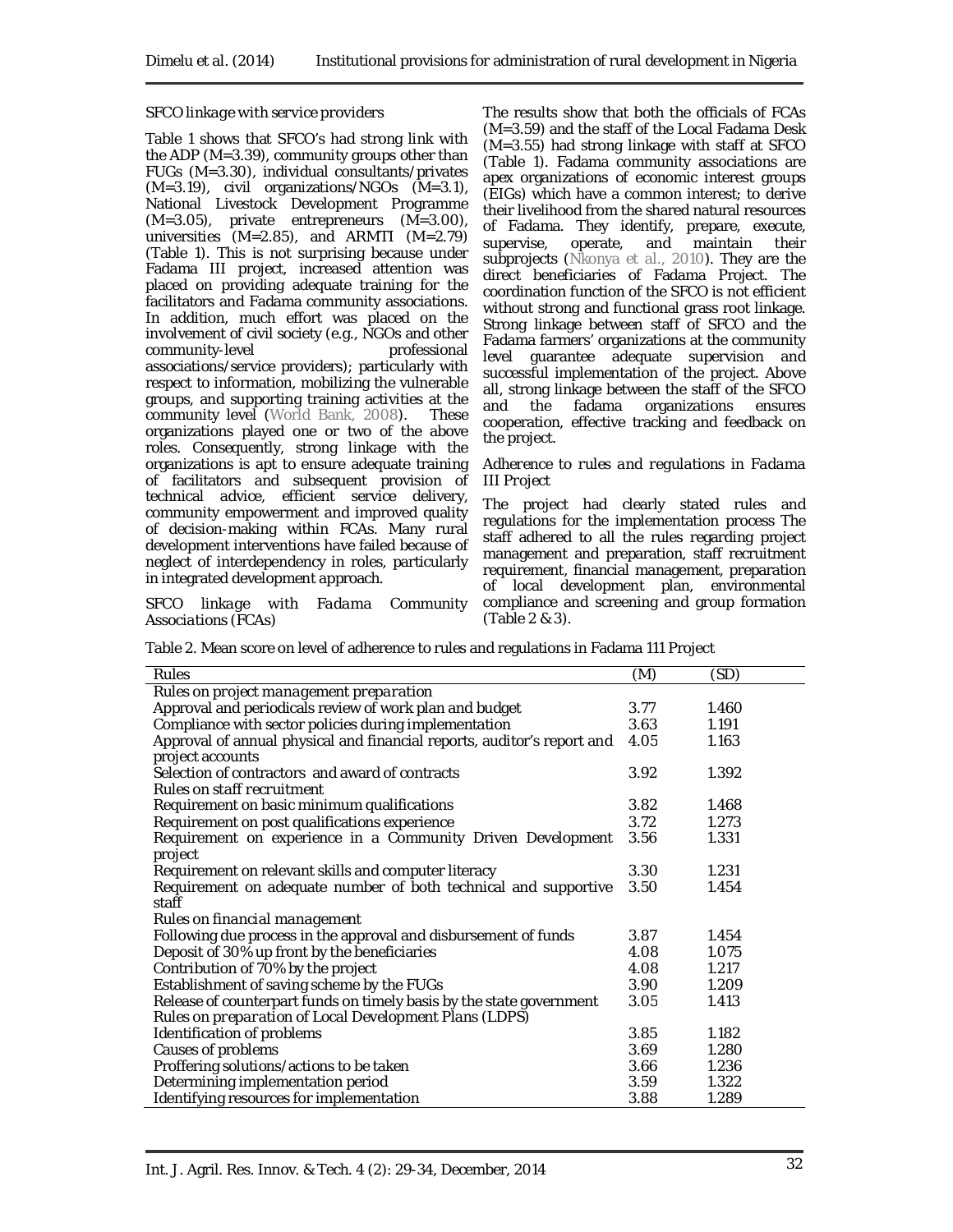| Table 3. Mean distribution of respondents based on adherence to rules on environmental compliance |  |  |  |
|---------------------------------------------------------------------------------------------------|--|--|--|
| and group formation                                                                               |  |  |  |

| Rules and regulations                                                                                                                                 | Mean<br>(M) | Standard<br>deviation (SD) |
|-------------------------------------------------------------------------------------------------------------------------------------------------------|-------------|----------------------------|
| Rules on environmental compliance and friendliness                                                                                                    |             |                            |
| Rules on land clearing and cultivation e.g. bush should not be set on<br>fire, forest should not be destroyed etc.                                    | 3.60        | 1.288                      |
| Rules on irrigation practices e.g. the project should not cause the loss<br>of available surface water etc.                                           | 3.59        | 1.438                      |
| Rules on the use of agro-chemicals e.g. observing the rules on<br>international pest management practices etc.                                        | 3.73        | 1.329                      |
| Rules on protecting beneficial animals and insects e.g. the project<br>should not cause reduction on the number of species or reduce their<br>habitat | 3.59        | 1.328                      |
| Rules on fishing practices e.g. avoiding chemicals to kill fish in water                                                                              | 3.82        | 1.167                      |
| Rules on access roads and tracks construction e.g. road construction<br>should not destroy animal habitat etc.<br>Rules on Group Formation            | 3.68        | 1.430                      |
| Disabled persons (blind, deaf, dumb, cripples etc.)                                                                                                   | 4.05        | 1.158                      |
| <b>Widows</b>                                                                                                                                         | 3.81        | 1.330                      |
| The poor                                                                                                                                              | 3.79        | 1.301                      |
| <b>Youths</b>                                                                                                                                         | 3.74        | 1.245                      |
| Religious groups                                                                                                                                      | 3.38        | 1.426                      |
| Women                                                                                                                                                 | 3.38        | 1.362                      |

This is contrary to The World Bank appraisal report of Fadama II, which indicated low performance of existing manpower and inadequate adherence to institutional provisions (World Bank, 2008). Particularly, there was low performance in the preparation of local development plans by the officials of the FUGs/FCAs. Also disregard for laid down rules and regulations as cases of collusion between the facilitators and the service providers were reported (IFPRI, 2007). Generally, the results suggest that the project execution was carried out according to World Bank specification. This could be explained by many factors including the monitoring evaluation strategies employed, incorporation of lessons learnt from previous

phases of the project; which together ensures rule compliance, enforcement, conformity to rules guarding implementation and minimizes the abuse and mismanagement of resources (Ghate and Nagendra, 2005). According to Tyler (2005), securing employee adherence to work place rules and company policies is one key antecedent of a successful coordination and functioning within organizations. This is quite very uncommon with most government agricultural programmes due to problems of corruption, administrative bottleneck and bureaucracy and similar man-made problems in public system. Adherence to rules and laws greatly account for the success or failure recorded in development interventions.

*Perceived Institutional factors affecting the implementation of Fadama III Project* 

Table 4. Mean score distribution of institutional factors affecting the implementation of Fadama III project

| Factors                                                              | Mean (M) | <b>Standard Deviation</b> |
|----------------------------------------------------------------------|----------|---------------------------|
| Lack of<br>payment of counterpart<br>fund<br>the<br>by<br>government | $3.04*$  | 0.980                     |
| Delay in the payment of counterpart fund                             | $3.39*$  | 0.790                     |
| Late disbursement of fund by the fadama office                       | $2.98*$  | 1.083                     |
| <b>Bureaucratic bottlenecks</b>                                      | $2.75*$  | 1.072                     |
| Embezzlement of funds                                                | 1.90     | 1.015                     |
| Lack of transport and other logistic support                         | $3.06*$  | 0.886                     |
| Insufficient office facilities (computers, furniture etc)            | 2.37     | 1.248                     |
| Shortage of funds                                                    | $2.56*$  | 1.037                     |
| Superstitious beliefs of project beneficiaries                       | 2.00     | 1.066                     |
| Religious prohibition of the acceptance of some sub                  | 1.83     | 1.080                     |
| projects                                                             |          |                           |
| Cultural taboos                                                      | 1.71     | 1.054                     |
| Lack of effective<br>monitoring and supervision of<br>subprojects    | 2.19     | 1.093                     |
| Lack of capacity to enforce rules and regulations                    | 2.35     | 1.153                     |
| Political differences                                                | 2.14     | 1.167                     |
| Bad leadership                                                       | 1.78     | 1.083                     |

*\*Serious constraints factor*